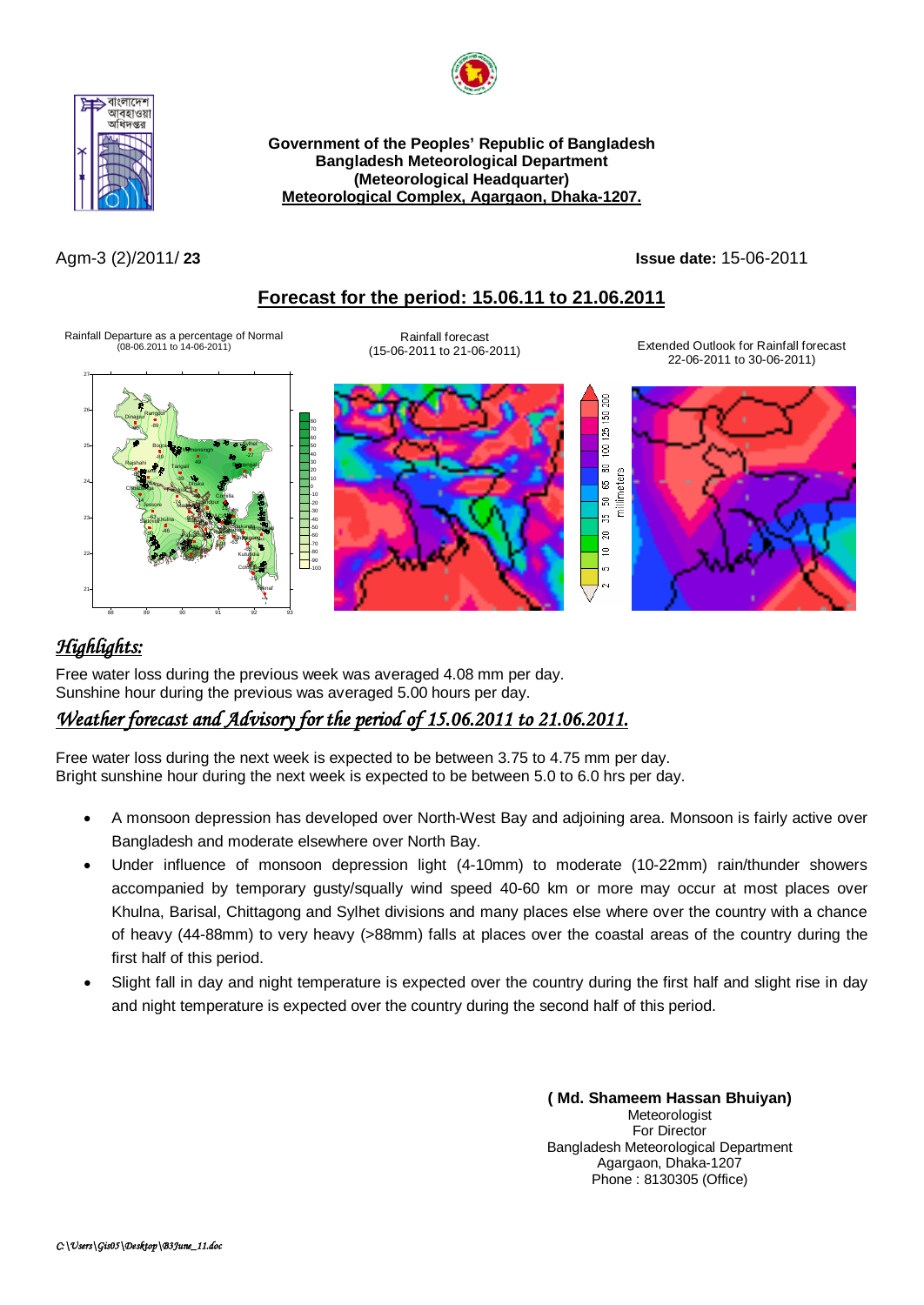# **Bangla Version**

## পূৰ্বাভাস, সময়: **১৫-০৬-২০১১ থেকে ২১-০৬-২০১১**



Rainfall Departure as a percentage of Normal

Rainfall forecast



(15-06-2011 to 21-06-2011) Extended Outlook for Rainfall forecast 22-06-2011 to 30-06-2011)



### *প্ৰধান বৈশিষ্ট্য সমহঃ-*

গত সপ্তাহের দৈনিক বাম্পীভবনের গড়  $8.$ ০৮ মিঃ মিঃ ছিল। গত সপ্তাহের দৈনিক সর্যকিরণ কালের গড়  $\;$  ৫০০ ঘন্টা ছিল।

## *আবহাওয়া প্*ৰ্বাভাসঃ- ১৫-০৬-২০১১ ইং থেকে ২১-০৬-২০১১ ইং পৰ্যন্ত।

আগামী সপ্তাহের বাষ্পীভবনের দৈনিক গড মান ৩.৭৫ মিঃমিঃ থেকে ৪.৭৫ মিঃমিঃ থাকতে পারে । আগামী সপ্তাহের সূর্যকিরণকালের দৈনিক গড় মান ৫.০০ ঘন্টা থেকে ৬.০০ ঘন্টা থাকতে পারে।

- উত্তর পশ্চিম বঙ্গোপসাগর এবং তৎসংলগ্ন এলাকায় একটি মৌসূমী নিম্ন চাপ সৃষ্টি হয়েছে । বাংলাদেশের উপর মৌসূমী বায়ু প্রবাহ মোটামুটি সক্রিয় রয়েছে এবং উত্তর বঙ্গোপসাগরের অন্যত্র মাঝারী ধরণের সক্রিয় রয়েছে।
- এসময়ে সপ্তাহের প্রথমার্ধে মৌসূমী নিম্নচাপের প্রভাবে খুলনা, বরিশাল, চউগ্রাম এবং সিলেট বিভাগের অধিকাংশ স্থানে এবং দেশের অনেক স্থানে ঘন্টায় ৪০-৬০ কিঃমিঃ বা আরও অধিক বেগে অস্থায়ী দমকা / ঝড়ো হাওয়াসহ হালকা (৪-১০ মিঃ মিঃ) থেকে মাঝারী ধরনের (১০-২২ মিঃমিঃ) বৃষ্টি / বজ্র বৃষ্টি হতে পারে। সেই সাথে দেশের উপকূলীয় অঞ্চলের কোথাও কোথাও ভারী (৪৪-৮৮মিঃমিঃ) হতে অতি ভারী (>৮৮মিঃমিঃ) বর্ষণের সম্ভাবনা রয়েছে।
- এ সপ্তাহের প্রথমার্ধে সারাদেশে দিন ও রাতের তাপমাত্রা সামান্য হ্রাস পেতে পারে এবং দ্বিতীয়ার্ধে দিন ও রাতের তাপমাত্রা সামান্য বৃদ্ধি পেতে পারে।

(মোঃ শামীম হাসান ভূইয়া) আবহাওয়াবিদ পরিচালকের পক্ষে বাংলাদেশ আবহাওয়া অধিদপ্তর, ঢাকা-১২০৭। ফোনঃ ৮১৩০৩০৫ (দপ্তর)